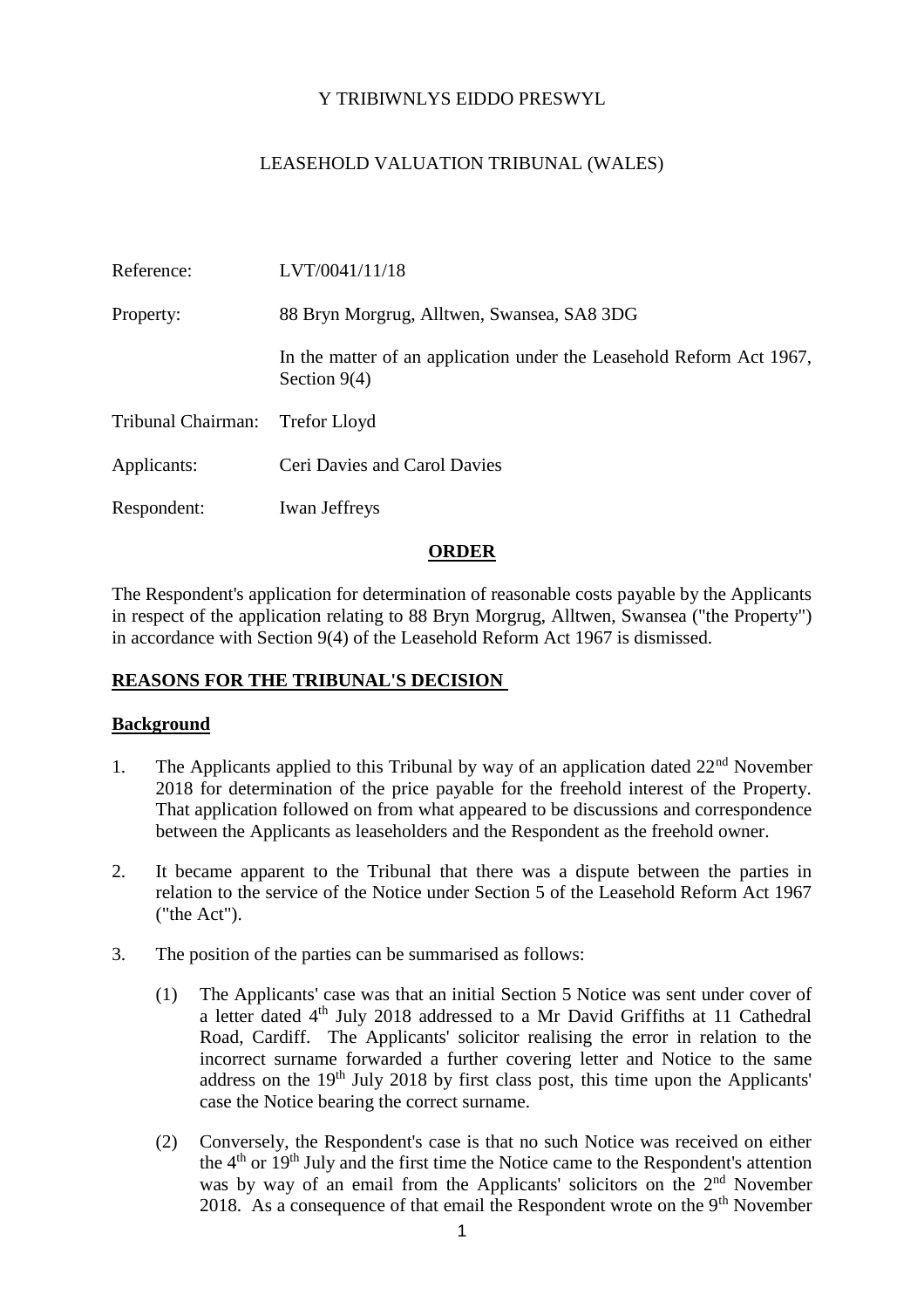2018 confirming the earlier Notice(s) had not been received and subsequently on the 15<sup>th</sup> November 2018 advising the solicitors for the Applicants that there was a defect in the Notice and at the same time formally acknowledging receipt of the Notice as at the 15<sup>th</sup> November 2018.

- (3) Directions were laid down by the Procedural Chairman on the  $20<sup>th</sup>$  November 2018 timetabling the matter for a Preliminary Hearing relating to the Tribunal's jurisdiction following the challenge to the Notice as advanced by the Respondents. A Preliminary Hearing was convened on the 28<sup>th</sup> March 2019 at which time Mr Green represented the Applicants and Mr Jeffreys the Respondent attended in person.
- 4. Having considered that the subject matter of a preliminary issue between the parties relating to service, validity of the Section 5 Notice and any potential jurisdictional issues arising required determination by two members of the Leasehold Valuation Tribunal rather than a Chairman sitting alone, consequential directions were made. Those consequential directions culminated in directions for the parties to inform the Tribunal as to whether or not the matter could proceed by way of written representations together with filing at the office and serving any written submissions relied upon.
- 5. The Applicants' solicitors wrote to the Tribunal by letter dated  $13<sup>th</sup>$  May 2019 confirming that the Applicants had purchased the freehold in the Property on around the  $3<sup>rd</sup>$  May 2019. The same letter states in the following terms:

"*The proceedings before the Tribunal would, therefore appear to be otiose. There remains, however, the question of costs of those proceedings. We provide this information to save judicial time in case the Tribunal wishes to issue further directions*".

6. As a consequence the Tribunal wrote to the parties on the  $14<sup>th</sup>$  May vacating the hearing and stating the following in relation to the costs of those proceedings:

"*Having reviewed the file there does not appear to be an application for a summary assessment of Section 9(4) costs made at any time*. *In the circumstances the Tribunal has no jurisdiction to determine Section 9(4) costs until such an application has been received*".

7. The Respondent under cover of a letter dated the  $15<sup>th</sup>$  May sent in an application for costs to be assessed. In Section 11 of the application under the heading "Additional Information" the following was set out:

"*Application is for costs in relation to this matter. Please see schedule attached*. *An initial hearing took place on the 18th March 2019 and a further hearing was scheduled on the 16th May that was vacated by the Tribunal. The Property was transferred to the Applicants by the Respondent following a consensus that was independent and unrelated to these proceedings, however the costs of the same remain outstanding. A schedule of the same is attached hereto*.

*The landlord is entitled to his costs of these proceedings and an application is made for the Applicants to pay the same under Section 9(4) of the LRA 1967"*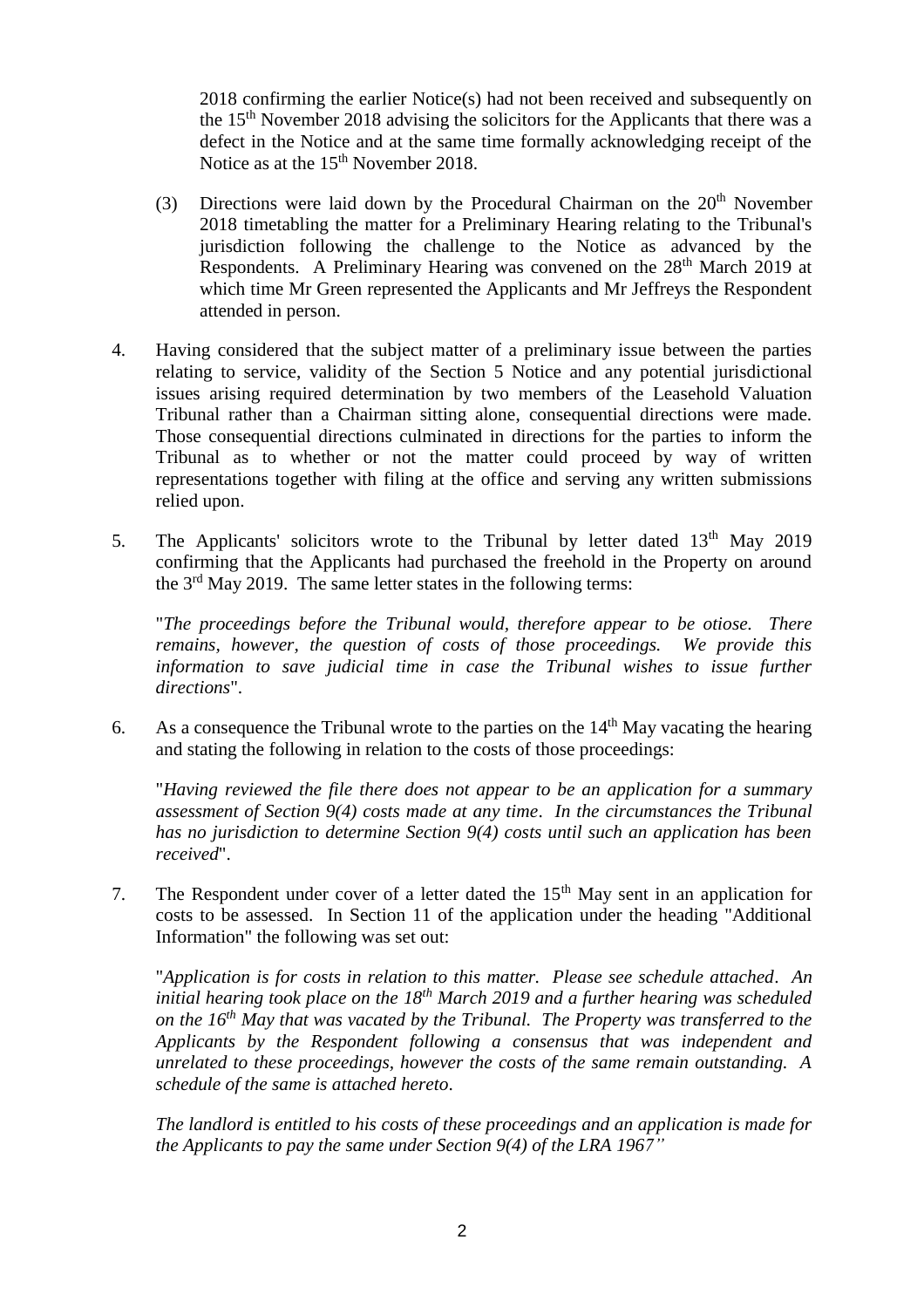- 8. Attached to the application form is a document headed "Statement of Costs Summary Assessment CPR PD44 9.5" which is a standard N260 Statement of Costs Summary Assessment Form used in the County Court.
- 9. That form names the fee earner as I Jeffreys (being the Respondent). It details time spent on letters, emails, telephone calls, attendances on others and also attendance at hearing and waiting time. The total inclusive of VAT comes to £4,644.24. The time being charged at a grade 1 fee earner rate of £201 per hour plus VAT. No other supporting documents were received.
- 10. Upon receipt of this application the Procedural Chairman issued further directions dated the  $16<sup>th</sup>$  May 2019 requiring the following to be undertaken:
	- (1) Respondent to file on the Tribunal and serve the Applicants with written submissions by the  $31<sup>st</sup>$  May 2019 stating out in detail why it is considered the Tribunal has jurisdiction to consider the application.
	- (2) The Applicants if so advised shall have leave to file on the Tribunal and serve the Respondent with written submissions in reply dealing with the issue of jurisdiction by 12 noon on the  $7<sup>th</sup>$  June 2019.
- 11. The directions also further noted that the Respondent was named as the fee earner in the Statement of Costs and that he also signed the verification in terms of "the costs stated above do not exceed the cost which the party [the gap on the form on the last page of N260 form was left blank] is liable to pay in respect of the work which this statement covers".
- 12. As a consequence in order to clarify matters the following additional directions were made:
	- (1) A Witness Statement verified by a Statement of Truth from senior partner/managing director with the firm T Llewellyn Jones Solicitors to be filed at the Tribunal and served on the Applicants by the  $31<sup>st</sup>$  May 2019, such Statement to:
		- (a) Explain the nature and details of the retainer between the Respondent and T Llewellyn Jones together with exhibited thereto a copy of the Client Care Letter sent to the Respondent;
		- (b) Confirming the sum claimed in the Costs Schedule submitted with the application has been incurred and paid by the Respondent together with exhibited thereto a copy/copies of receipted invoices in respect of such sums.
- 13. The Respondent filed at the Tribunal office his written submissions on the  $31<sup>st</sup>$  May 2019. Those submissions signed in the name of T Llewellyn Jones.
- 14. The Respondent also filed at the Tribunal a Witness Statement signed by him in his personal capacity. That Statement bearing a Statement of Truth sets out the following:
	- (1) TLJ Law Ltd trading as T Llewellyn Jones was incorporated on the  $23<sup>rd</sup>$  March 2010 and has four directors the Respondent being one. There is no senior partner as the entity is a company and there is no appointed managing director.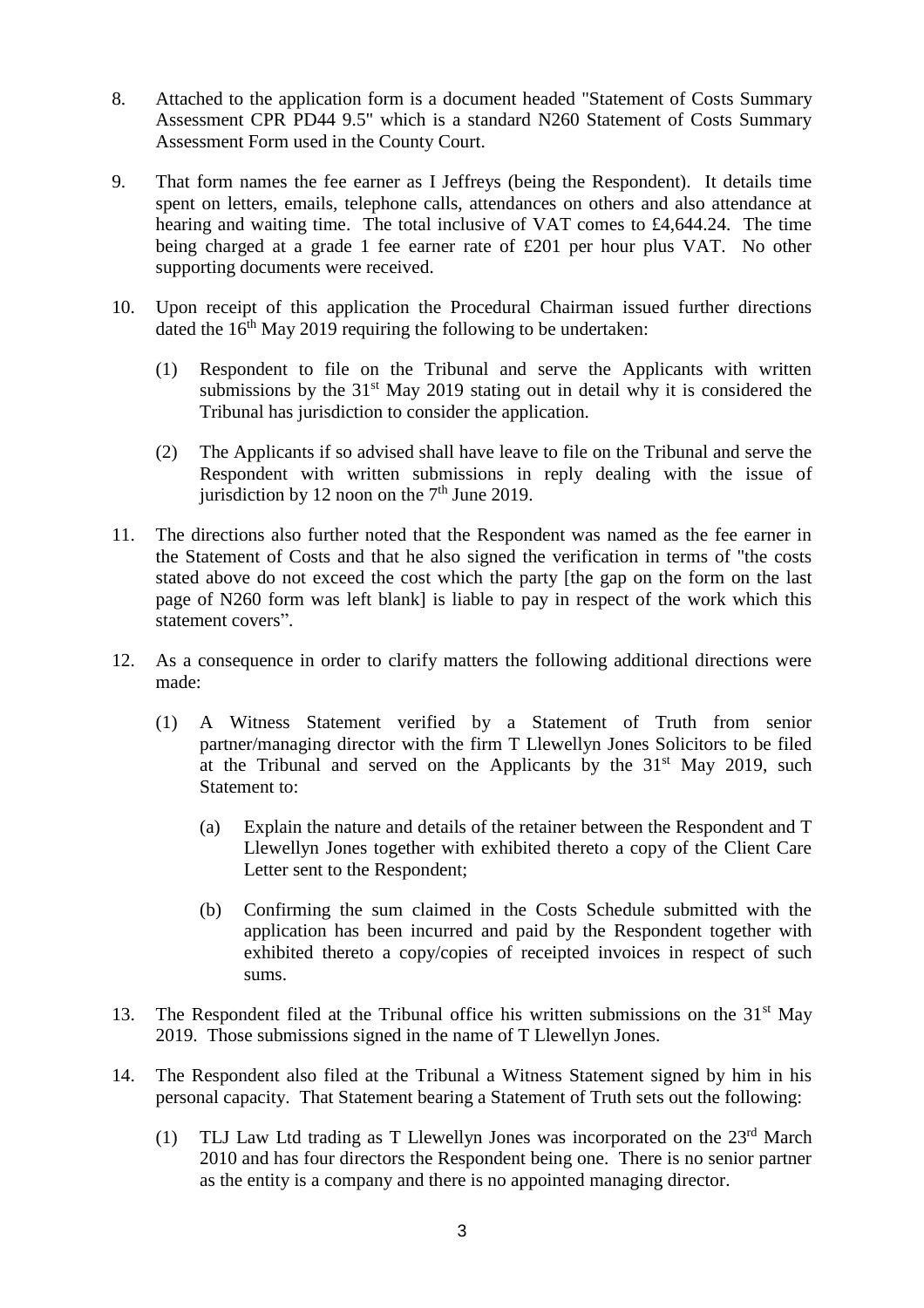- (2) He is a director of the company and acts as a solicitor for TLJ Law Ltd.
- (3) He is a longstanding client of TLJ Law Ltd since 1997. There has been a long ongoing client relationship since that time by way of ongoing dealings over the years and the solicitor/client relationship is well established by business practice.
- (4) The costs set out in the Costs Schedule is a real and existing liability as between himself as Respondent and the company being separate entities, the sums being owed by the Respondent as the client to the company.
- (5) No invoice has been raised as the matter has not been concluded. On the conclusion of proceedings an invoice shall be raised for the outstanding costs.
- 15. The Applicants' solicitor in turn filed submissions on behalf of the Applicants on the  $6<sup>th</sup>$ June 2019.

## **The Respondents Submissions**

- 16. In summary the Respondent maintains the position that he did not receive either of the July 2018 Notices and the only Notice that was accepted was the one on the 15<sup>th</sup> November 2018. He was served with proceedings which were issued by the Tenants on the 4th November 2018 based solely on the July 2018 Notice. Those proceedings were contested and the hearing of the preliminary issue took place on the  $28<sup>th</sup>$  March 2019 to deal with the Notice. That issue remains outstanding and no ruling nor decision has been given. The Tenants chose not to pursue the matter and there has been no application to withdraw and as such the proceedings remain live.
- 17. The Respondent then goes on to deal with the issues relating to the validity of the Notice and the fact it was not sent by registered delivery culminating in the submission that proceedings brought by the Applicants would have been unsuccessful and costs should be awarded in favour of the landlord.
- 18. It is common ground between the parties that the Property was transferred on the  $3<sup>rd</sup>$ May 2019. The Respondent asserts this was a wholly independent and separate transaction to the proceedings and goes on to aver that as the purchase price was apparently greater than the sum offered by the Tenants (Applicants) the Applicants have not been successful and should pay costs.
- 19. In addition the Respondent asserts as follows:

"*Moreover, under Section 9(4) of the LRA the landlord is entitled to his reasonable costs in respect of the matter*".

- 20. The submissions then refer to historic discussions between the parties which in the Respondent's eyes had the offer been accepted the proceedings would not be necessary.
- 21. The Respondent concludes by submitting that it would be *"wholly reasonable and appropriate for the landlord to receive his reasonable costs under Section 9(4) LRA not only on the basis that there is a right to costs under the statute but because in 2014 the Tenants had an opportunity to purchase the Property at a lower price resulting in the necessary costs being incurred at this stage".*

## **The Applicants' Submissions**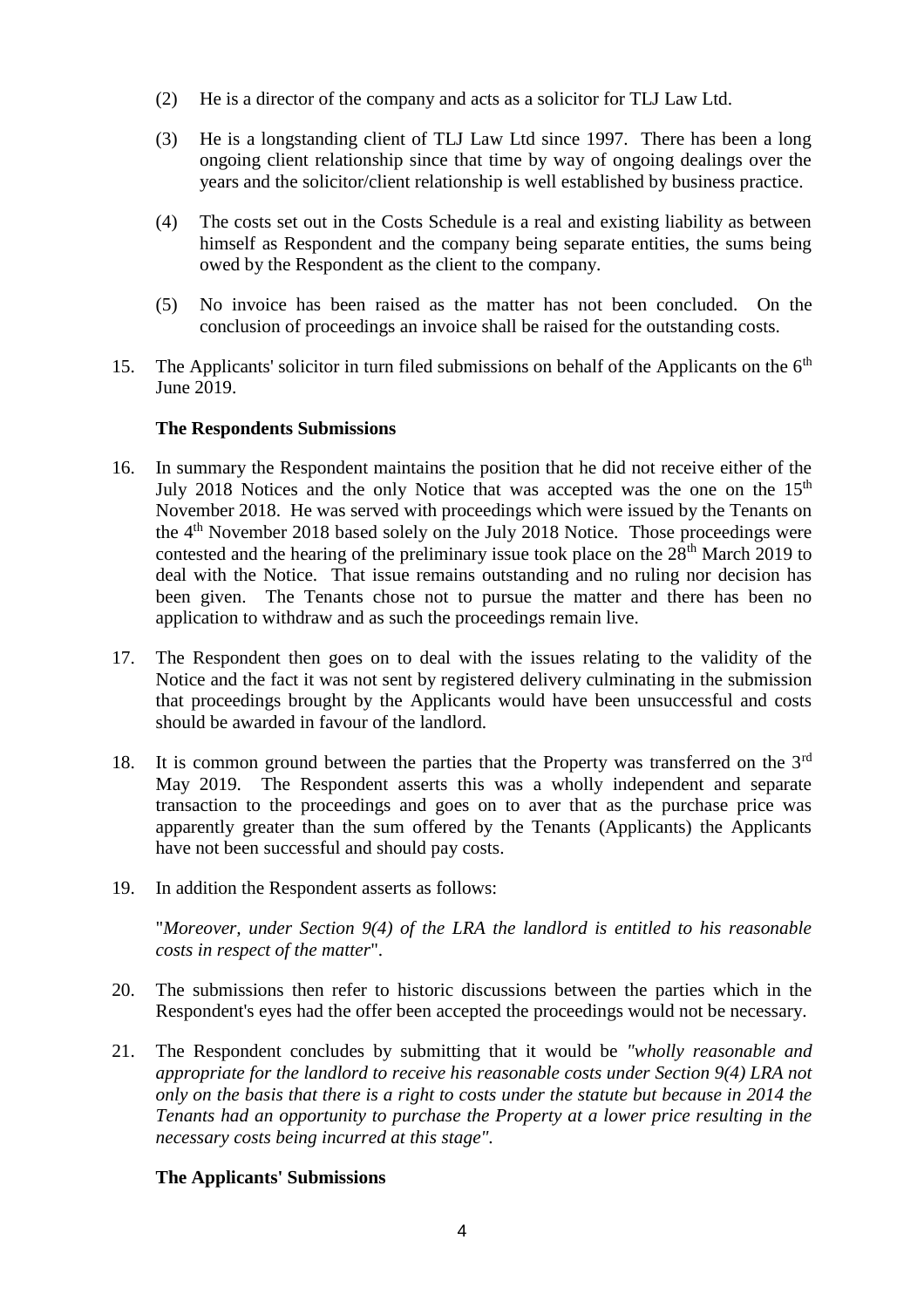- 22. On behalf of the Applicants it is submitted that the Respondent's position is "illogical". The Respondent having run a case within which he asserts the July Notice was not served results in the Applicant not having given any notice of the desire to acquire the freehold.
- 23. The Applicants' solicitor goes on to submit that as costs provided for by Section 9(4) are limited to costs which are incurred in pursuance of the Notice none are payable.
- 24. In addition the Applicants submit that the provisions under Section  $9(4)(A)$  preclude awarding costs relating to proceedings before this Tribunal in any event.
- 25. Finally, the Applicants bring to the Tribunal's notice the Respondent's failure to file a Witness Statement from a senior partner/managing director other than the Respondent and the failure to exhibit any retainer letters or paid invoices.

## **Law**

26. Section 9(4) of the Act states as follows:

"*Where a person gives notice of his desire to have the freehold of a house and premises under this part of this Act, then unless the Notice lapses under any provisions of this Act excluding his liability, there shall be borne by him (so far as they are incurred in pursuance of the Notice) the reasonable costs of or incidental to any of the following matters:*

- *(a) Any investigation by the landlord of that person's right to acquire the freehold;*
- *(b) Any conveyance or assurance of the house and premises or any part thereof or of any outstanding estate or interest therein;*
- *(c) Deducing, evidencing and verifying title to the house and premises or any estate or interest therein;*
- *(d) Making out and furnishing such abstracts and copies as the person giving the notice may require;*
- *(e) Any valuation of the house and premises.*

*But so that this subsection shall not apply to any costs if on a sale made voluntarily a stipulation that there were to be borne by the purchaser would be void.* 

*(4A) subsection (4) above does not require a person to bear the costs of another person in connection with an application to a Leasehold Valuation Tribunal*".

- 27. The starting point here has to be consideration of what is set out in Section 9(4) of the LRA 1967. The text has been repeated at paragraph 26 above.
- 28. The salient provision in relation to this matter is the fact that the sub-section requires the giving of a Notice under Part 1 of the 1967 Act. From that flows the requirement for the person serving the Notice so far as they are incurred in pursuance of the Notice to meet *the reasonable costs of or incidental to* matters listed in subsections (a)-(e) of Section 9(4). They relate to investigations by the Landlord as to the eligibility of the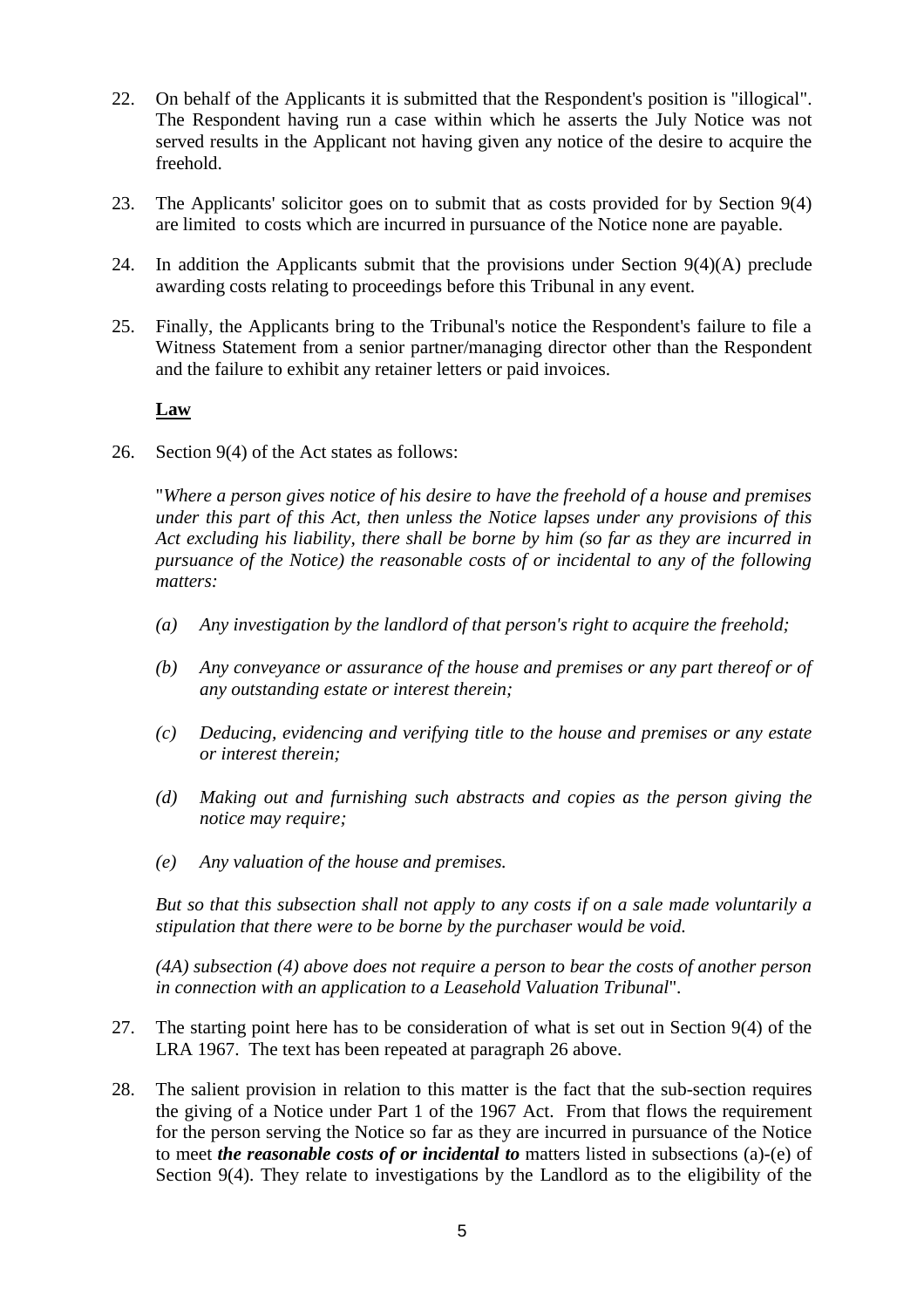Tenant to acquire freehold, the costs relating to conveyancing, deducing title and any valuation of the house and premises.

- 29. Further, Section  $9(4)(A)$  makes it clear that section  $9(4)$  cannot require a person to bear the costs of another in connection with an application to the Leasehold Valuation Tribunal.
- 30. Nowhere in the information provided does the Respondent detail costs incurred in relation to the matters in sub sections  $9(4)(a)$ -(e) Indeed, by his own submissions the Respondent says that the sale on the  $3<sup>rd</sup>$  May 2019 is totally independent of these proceedings. In addition, nowhere is there any reference to any valuation fees having been paid.
- 31. Despite this the Respondent seeks the entire costs of the proceedings before this Tribunal as opposed to the matters allowed for under section 9(4). As referred to above by virtue of Section 9(4A) the Tribunal has no jurisdiction to award such costs.
- 32. Whilst for the reasons set out below I need not consider whether or not the Notice is defective at all material times in these proceedings the Applicants have asserted the Notice is valid. That being the case in my view they are estopped from denying that Section 9(4) costs are payable [see *Scottish Widows Fund & Life Assurance Society v Abbas (unreported, Lon/ENF/259/98 LVT*)].
- 33. All I need to look at is the matters in respect of which reasonable costs can be ordered against the Applicants in the circumstances of this case. As aforesaid those matters are set down between Sections 9(4)(a) to (e) inclusive. The Respondent does not address any of these points and indeed by reference to his submissions that the  $3<sup>rd</sup>$  May 2019 sale is wholly independent clearly points in my view to the fact that none of the matters listed in the aforesaid sub-sections (a) to (e) were incurred as a result of the Notice.
- 34. In the usual course of events it is customary for this Tribunal to for example direct that a valuation report is obtained and of course in such circumstances the reasonable cost of that valuation would be recoverable. In this instance that has not occurred.
- 35. The provisions in the Act do not provide for payment of the Respondent's costs of the proceedings before it [see Section (9)(4A) as referred to above] nor do they enable me to award costs on the basis of the Applicants' conduct which appears to be part of the basis upon which the Respondent advances his case for costs by virtue of reference to having had to pay a greater sum than offered and also failing and/or refusing to accept earlier offers in respect of the transfer of the freehold in 2014.
- 36. In the circumstances I am of the view that the Costs Schedule as presented does not entitle the Respondent to any costs which can be said to be reasonable costs of or incidental to any of the matters set down in sub-section  $9(4)(a)$  to (e) and in the circumstances I dismiss the application.
- 37. Further, in relation to the issues raised by the Respondent in respect of what appears to be conduct on the part of the Applicant this Tribunal has no power to award costs upon that basis nor indeed award costs upon the basis of any perceived success.
- 38. Accordingly, as a consequence of my findings above there is no need for me to consider the quantum of any costs.